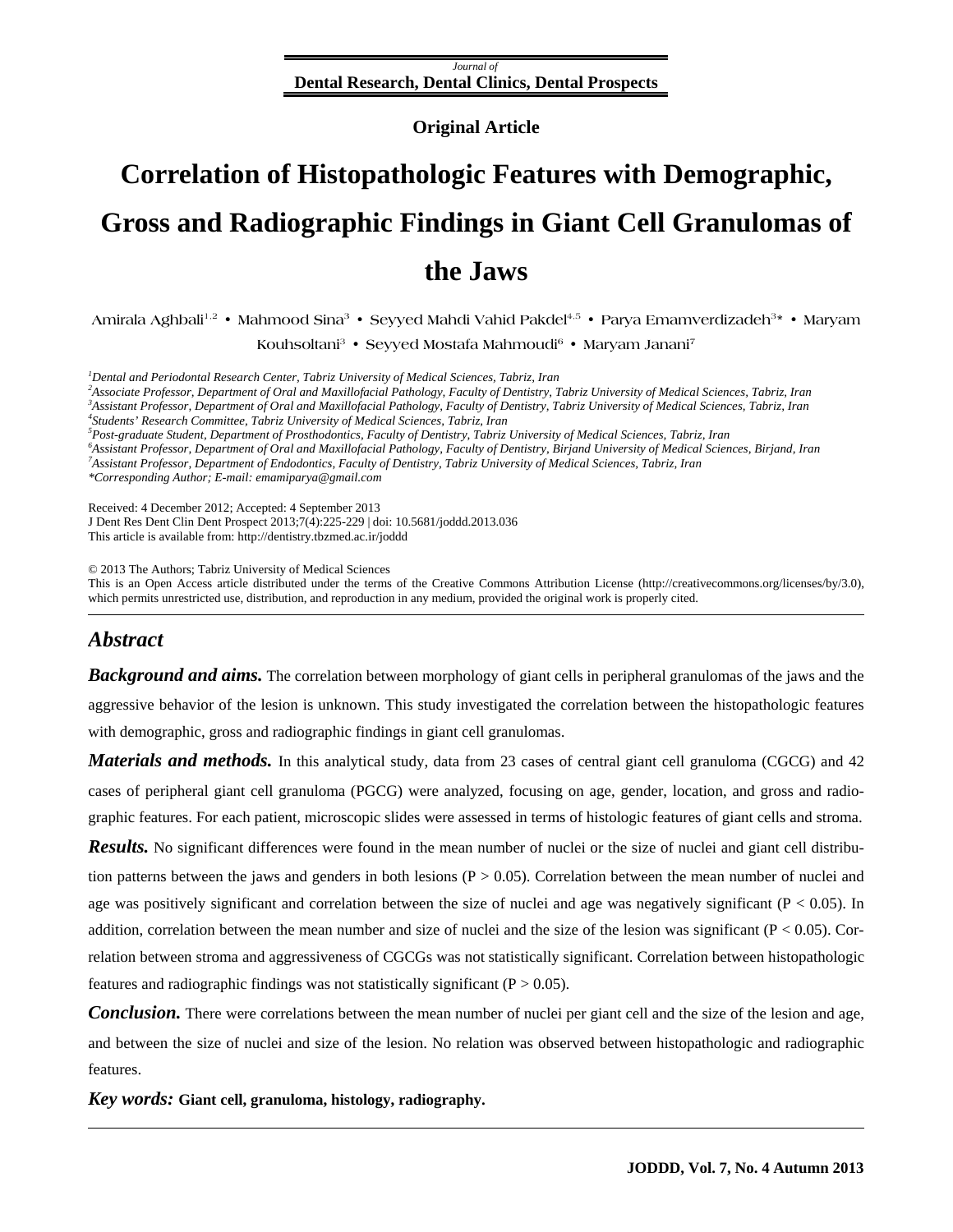#### **226 Aghbali et al.**

## *Introduction*

**Pentral and peripheral giant cell granulomas of** Central and peripheral giant cell granulomas of the jaw are benign reactive lesions with unknown etiology and pathogenesis.<sup>1</sup> Histopathologic features of both lesions are characterized by the presence of numerous multinucleated giant cells and mononuclear stromal cells in a fibrous connective tissue. $<sup>2</sup>$ </sup>

Central giant cell granulomas (CGCGs) occur within jaw bones and appear as radiolucent defects which may be unilocular or multilocular.<sup>3</sup> The majority of these lesions are noted in young adults with a predilection for females. $4.5$  There is considerable variation in the clinical behavior. Most of CGCGs (non-aggressive type) are asymptomatic and may be encountered in routine radiographic examinations. Another form of CGCG (aggressive type) is characterized by pain, cortical perforation, root resorption and tendency to recur after treatment.<sup>[4](#page-0-0),[6](#page-0-0)</sup>

Peripheral giant cell granuloma (PGCG) occurs as a red/purple nodule exclusively on the gingiva and alveolar ridge. These lesions originate from periodontal ligament or mucoperiosteum of the alveolar ridge as a result of local irritation or trauma. $6,7$ PGCG can develop at any age, especially during the fifth and sixth decades of life, with a slight female predilection.<sup>7,8</sup> In some cases, PGCG affects the underlying bone and may cause cupping resorption.<sup>8</sup>

Differences in biologic and clinical behaviors of GCGs raise the question whether there is a relationship between these behaviors and other features of the lesions such as gross (size and consistency), demographic (age, gender and location) and radiographic findings (cortical perforation and root resorption).

The present study aimed to investigate the correlation of the histopathologic features with demographic, gross and radiographic findings in giant cell granuloma. If such a relationship is established, it can be used for better treatment planning and predicting the prognosis.

## *Materials and Methods*

### *Patients and Inclusion Criteria*

The data for this retrospective study were obtained from records of 65 patients with GCG of the jaws (23 CGCG and 42 PGCG), referred to the Department of Oral and Maxillofacial Pathology, Tabriz Faculty of Dentistry, between 2004 and 2009.Inclusion criteria were patients with complete records. In all the cases information relating to age, gender, location, gross (including size and consistency) and radiographic features (including cortical perforation, root resorption and margins) were recorded in checklists.

## *Microscopic Evaluation*

For each patient, microscopic slides were assessed in terms of histologic features of the stroma and giant cells. Two investigators evaluated the specimens without knowledge of the patient's clinical course. In each case, the histologic examination was performed in 4 random high-power fields (HPF, ×400) under a conventional light microscope (Olympus CH30, Japan). The analyzed parameters included the mean number of nuclei per giant cell, size of nuclei (Figure 1), and distribution pattern of giant cells. The distribution pattern was classified as focal or diffuse (Fig-



**Figure 1. Different sizes of multinucleated giant cells. A: A large giant cell with numerous nuclei. B: A small giant cells with a few nuclei.**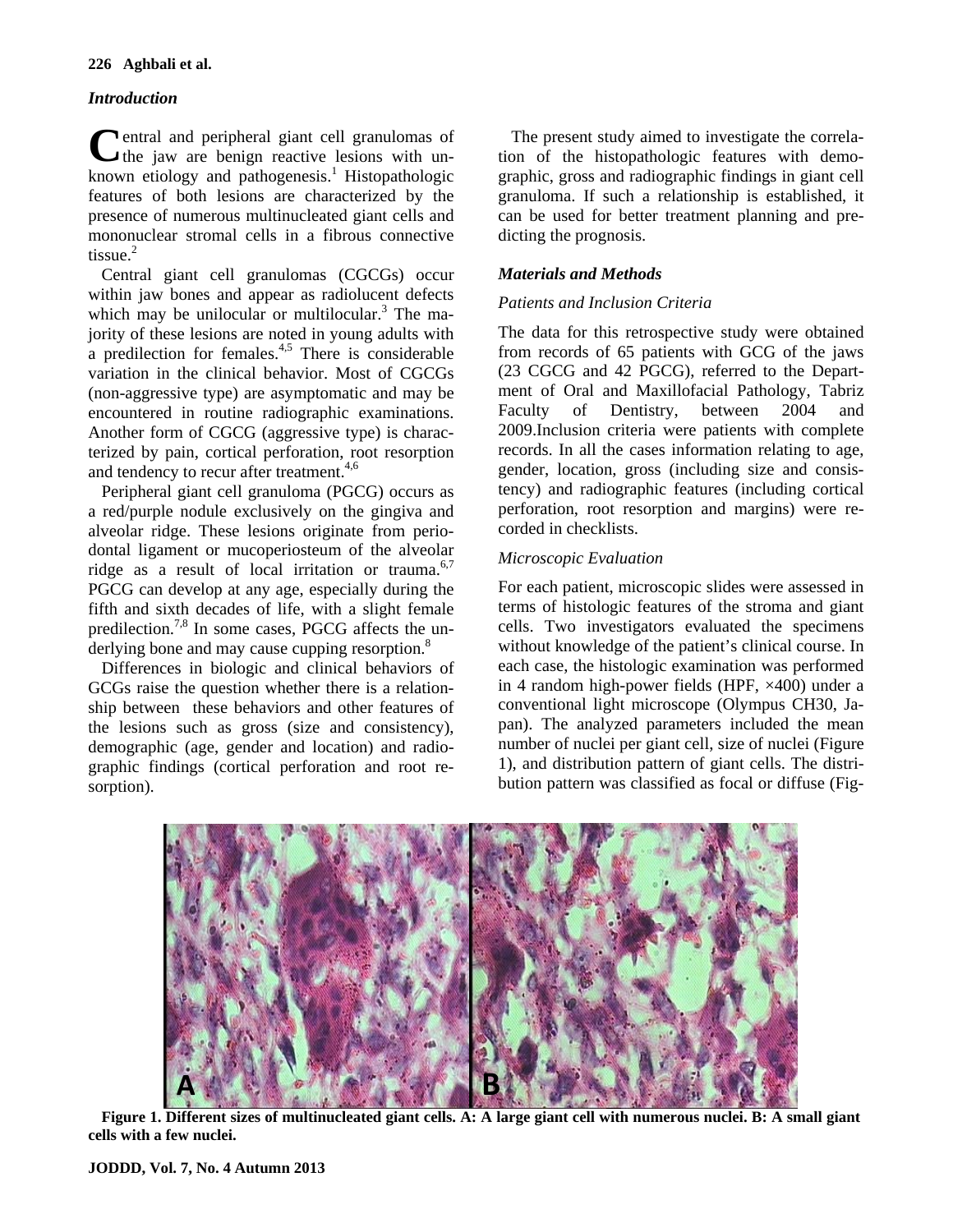

**Figure 2. Diffuse distribution of giant cells.**

ure 2). Because histologic features sometimes varied from field to field, the overall and predominant histologic appearance was taken into account for the study.

#### *Statistical Analysis*

Spearman's rank correlation coefficient analysis was used to correlate histopathologic features with radiographic findings, age, gender, location, size and consistency. Chi-squared test, Student's t-test and Spearman's correlation coefficient were used to compare various group. Statistical significance was defined at P<0.05. SPSS 13.0 (SPSS Inc, Chicago, IL) was used for all the analyses.

#### *Results*

Complete records and tissue specimens from 23 cases of CGCG (15 females and 8 males), and 42 cases of PGCG (24 females and 18 males) were studied. The clinical data for all the reviewed cases, including the age range, mean age, gender information and location of the legions, are listed in Table 1.

#### *Demographic, Anatomic and Radiographic Profile of CGCGs*

Among 23 cases of CGCGs, 16 (69.6%) were located in the maxilla and 7 (30.4%) in the mandible. Most lesions were located in the posterior region of the jaws (65%). The mean size of the lesions was 1.84±2.05 cm, and the mean age of the patients was 37.5±23.51 (an age range of 10−75 years). 69.6% of

cases of CGCG occurred in women. All the CGCGs demonstrated unilocular radiolucencies. Sixteen (69.6%) lesions presented with well-defined margins and 7 (30.4%) with ill-defined margins. Cortical perforation was found in  $18$  (78.2%) cases, two  $(8.6\%)$ lesions revealed evidence of root resorption and one (4.3%) showed tooth displacement.

### *Demographic, Anatomic and Radiographic Profile of PCGCs*

Among 42 cases of PGCG, 20 (47.6%) were located in the maxilla and 22 (52.4%) in the mandible. Most lesions were located in the posterior region of the jaws (69%). The mean size of the lesion was 1.26±1.32 cm, and the mean age of the patients was 33.8±17.73 (an age range of 7−70 years). 54.8% of cases of PGCG occurred in women. In 4 (9.52%) cases cupping erosion of the underlying bone was seen.

#### *Gross and Histologic Profile of PCGCs and CGCGs*

In 86.95% of cases of CGCG and 85.7% of cases of PGCG consistency of the lesion in gross examination was elastic. Mean number of nuclei per giant cell was  $9.54 \pm 5.73$  in CGCGs and  $8.58 \pm 3.01$  in PGCGs, and Student's t-test revealed that the difference was not statistically significant  $(P=0.250)$ . Size of nuclei was intermediate in 45.2% of CGCGs and 43.5% of PGCGs. Giant cell distribution pattern was diffuse in 87.3% of cases of CGCG and 76.2% of cases of PGCG. Stroma in 39.1% of CGCGs and in 88.1% of PGCGs was hypocellular and fibrillar.

## *Correlation of the Histologic and the Demographic Findings*

According to the results of t-test there were no significant differences in the mean number of nuclei or the size of nuclei between the jaws and genders in both lesions (P>0.05). Chi-squared statistics revealed that giant cell distribution patterns between the jaws and genders were not significantly different between the two lesions (P>0.05). Spearman' scorrelation coefficient indicated that correlation between the mean number of nuclei and age was positively significant and correlation between size of nuclei and age was negatively significant (P<0.05). In addition, correlation between the mean number and size of nuclei and the size of the lesion was significant

**Table 1. Summary of demographic and anatomic features of cases** 

| <b>Lesion</b> | Age<br>Mean (range) | Gender<br><b>Male/Female</b> | Location<br><b>Maxilla/Mandible</b> | <b>Size</b><br>(cm) |
|---------------|---------------------|------------------------------|-------------------------------------|---------------------|
| CCCG          | 37.5 (10-75)        | 7/16                         | 16/7                                | $.84 \pm 2.05$      |
| <b>PGCG</b>   | $33.8(7-70)$        | 19/23                        | 18/24                               | $.26 \pm 1.32$      |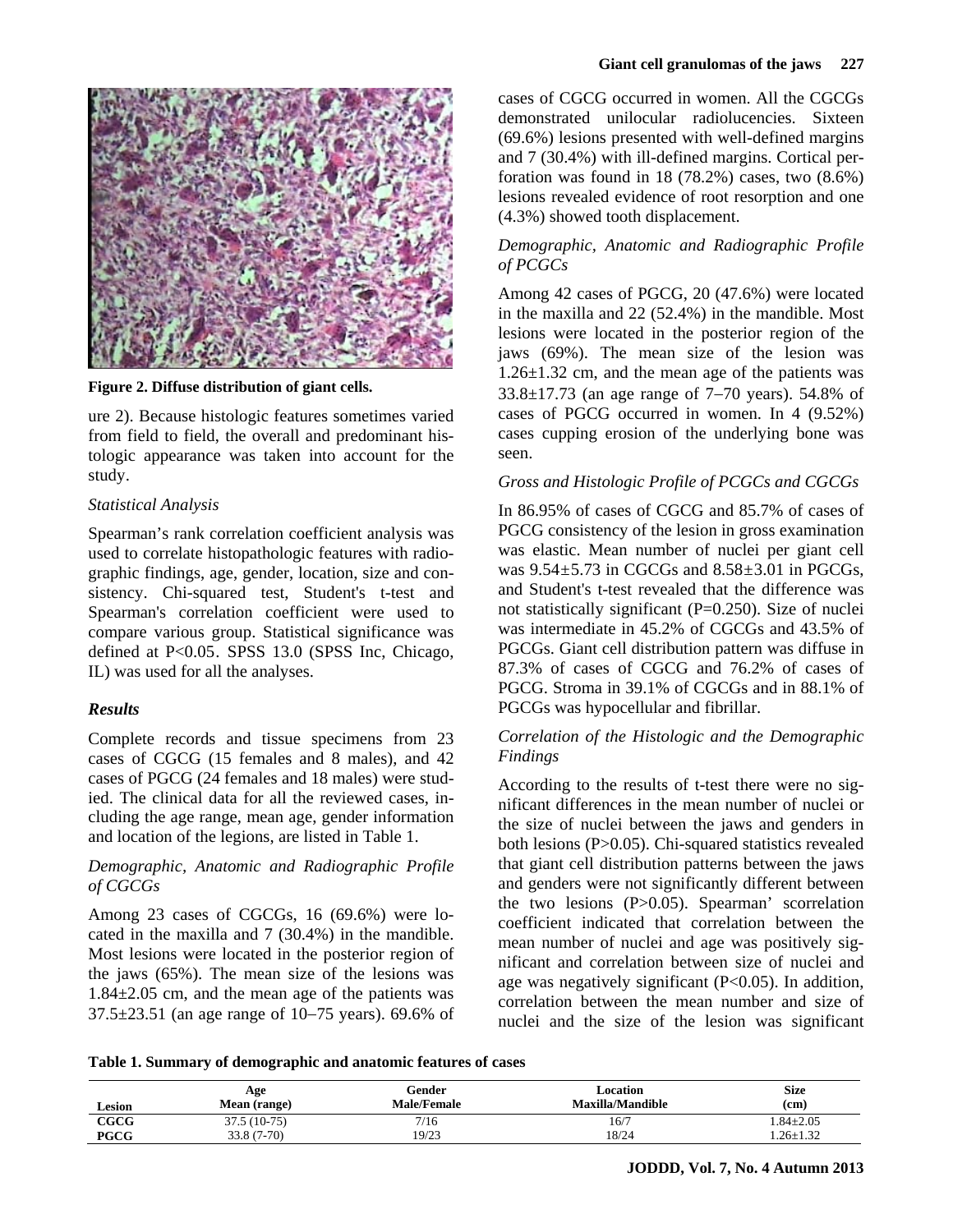

**Figure 3.Relation between size of nuclei and size of the lesion.**

(P<0.05) (Figure 3). Correlation between stroma and aggressiveness of CGCGs was not statistically significant  $(P>0.05)$ .

### *Correlation of the Radiographic and Histologic Findings*

Spearman'scorrelation coefficient revealed that the correlation between histopathologic features and radiographic findings was not statistically significant  $(P>0.05)$ .

## *Correlation of the Histologic and Gross Findings*

No significant difference was found between histopathologic findings and consistency between the two lesions  $(P>0.05)$ .

## *Discussion*

Central and peripheral giant cell granulomas are common reactive lesions, which occur either peripherally on the gingiva and alveolar ridge or centrally in the bone. $9,10$ 

Consistent with those of other studies,  $67$  the results of the present study showed that giant cell granulomas occur more frequently in females. In addition, we found that CGCGs are much more common in women than PGCGs. Our findings showed that PGCGs have a slight predilection for the mandible as reported in previous studies. $1.6$  $1.6$  $1.6$  In the present study, only 30.4% of CGCGs appeared in the mandible, which is in contrast to the proved thesis that de-scribes predilection for the mandible.<sup>[1,6](#page-0-0)</sup> This discrepancy may be due to specific ethnicity or small sample size.

In radiographic evaluation of aggressive type of CGCGs, no significant correlation was found between cortex perforation and root resorption, as reported by Vered et al and Omallery et al. $^{11,12}$  $^{11,12}$  $^{11,12}$ 

Microscopic examination of giant cell granulomas shows numerous multinucleated giant cells and mononuclear cells (fibroblast and histiocyte-like cells and monocyte-macrophages) within a promi-nent fibrous stroma.<sup>[1](#page-0-0)</sup> The origin and nature of the multinucleated giant cells has been a subject of debate.[13](#page-0-0) Some giant cells may contain a few small nuclei and others may demonstrate large, numerous nuclei.<sup>[14](#page-0-0)</sup>

In this study 30.4 % of cases of CGCG and 21.4% of cases of PGCGs demonstrated large nuclei and more than 40% of cases in both lesions showed intermediate nuclei. Mean number of the nuclei per giant cell in CGCGs and PGCGs exhibited statistically significant correlation with the size of the lesion and age. Giant cells may distribute focally or diffusely in the stroma,<sup>[6](#page-0-0)</sup> but in our study 87.3% of CGCGs and 76.2% of PGCGs had a diffuse pattern. Therefore, the present study proves that giant cells may mostly be distributed diffusely.

In this study we also investigated correlation between stroma and radiographic features of giant cell granulomas; 39.1% of CGCGs and 88.1% of PGCGs were hypocellular and fibrillar. According to the data in the present study the stroma in PGCGs is frequently hypocellular and fibrillar.

## *Conclusions*

The above findings indicate that as the lesion size increases the size and number of nuclei in giant cells increase. No relation was observed between histopathologic and radiographic features in aggressive and non-aggressive types of CGCG. A prospective study with more samples may be useful in evaluating whether the histopathologic findings can be used to plan better treatment and predict prognosis.

## *References*

- 1. Florez-Moreno GA, Henao-Ruiz M, Santa-Saenz DM, Castaneda-Pelaez DA, Tobon-Arroyave SI. Cytomorphometric and immunohistochemical comparison between central and peripheral giant cell lesions of the jaws. Oral Surg Oral Med Oral Pathol Oral Radiol Endod 2008;105:625-632.
- 2. Telfah H, and Abdel Latif AM. Oral granulomas at prince rashid hospital North Jordan. A retrospective study of 62 cases JRMS 2006;13:41-45.
- 3. Van Valey EC. The role of the dentist in preventive endodontics. Ann Dent 1970;29:31-36.
- 4. Amirchaghmaghi M, Falaki F, Mohtasham N, and Imanimoghaddam M. Central giant cell granuloma of the jaws: a clinical and radiographic study in Khorasan (Iran). J. Applied Sci 2010;10:777-780.
- 5. Noleto JW, Marchiori E, Sampaio RK, Iron KL, and Collers